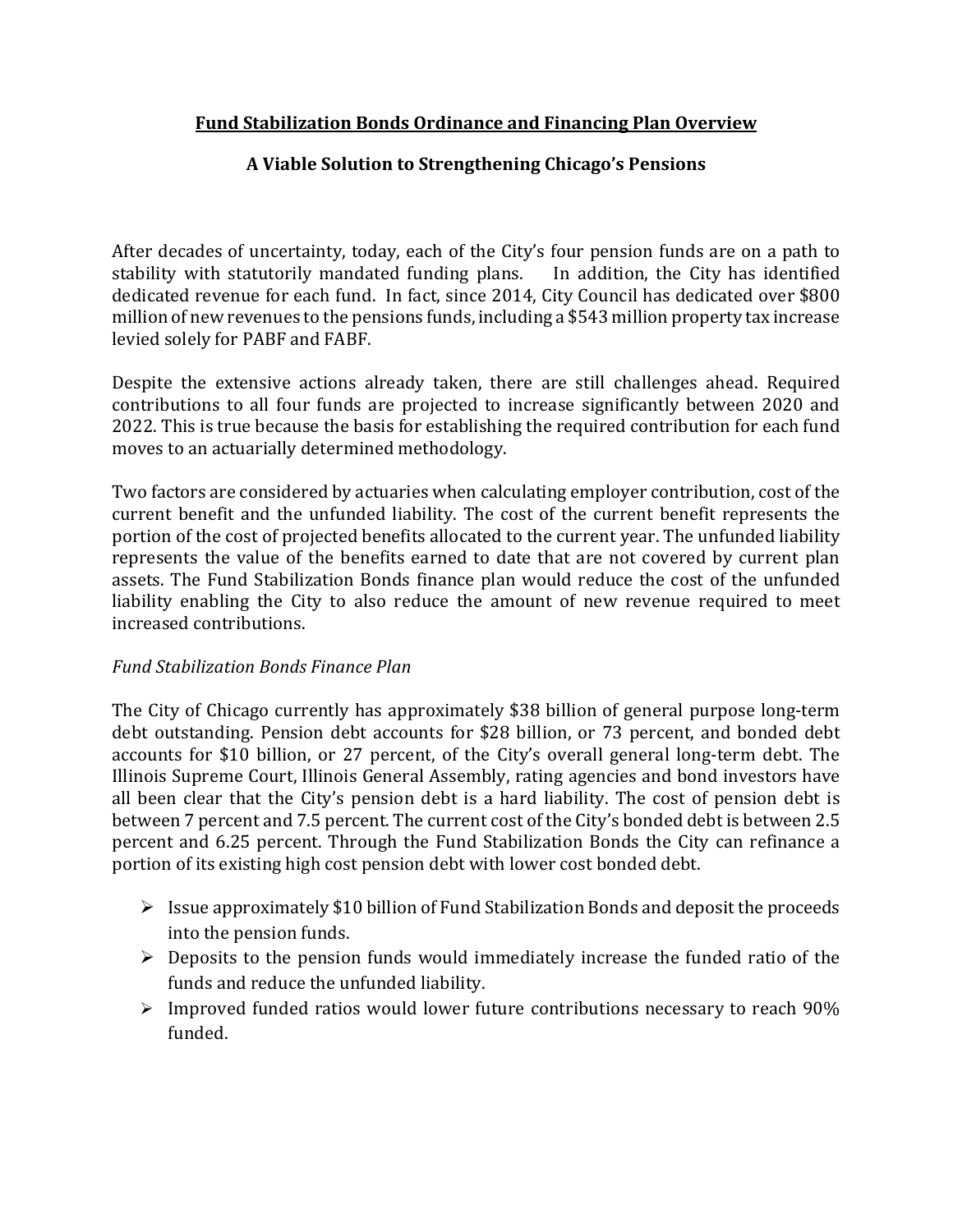While improving the overall health of the pension funds, the Fund Stabilization Bonds finance plan does not eliminate or defer the City's statutorily required contributions and does not allow for the use of proceeds for any purpose except for the benefit of the pension funds. The plan also does not introduce additional reinvestment risk.

## *Financing Plan*

The financing plan has been specifically designed to have favorable implications for the City's Corporate Fund and the City's overall credit profile.

Public Act 100-0023 authorizes home rule municipalities to sell their interest in revenues or taxes received from the State to special purpose entities; the City utilized this authority in the creation of the Sales Tax Securitization Corporation ("STSC"). The City intends to use this authority to establish the Dedicated Tax Securitization Corporation ("DTSC") and sell and assign to the DTSC all Income Tax and Personal Property Replacement Tax ("PPRT"). The City also intends to use its home rule powers to sell and assign to the DTSC the City's Residual Sales Tax Revenues after payment of obligations to STSC.

Income Tax, PPRT and Residual Sales Tax Revenues are currently budgeted in the Corporate Fund for annual operating expenses. The City's four pension funds are funded through a variety of revenue sources, including property taxes.

The financing plan contemplates selling Income Tax, PPRT and Residual Sales Tax Revenues to the DTSC. The DTSC will issue bonds secured by these revenue sources. Residual revenues not required to pay debt service will flow back to the City to fund a portion of the pension funds annual required contribution. The DTSC securitized revenue, currently utilized in the Corporate Fund, would be replaced with property taxes that are currently used to fund a portion of the City's pension contribution.

The amount of revenues previously used for Corporate Fund purposes is expected to equal debt service on the DTSC bonds. The City will repurpose existing property tax revenues previously dedicated to pensions for the Corporate Fund equivalent to the annual debt service on DTSC bonds. All of the securitized Corporate Fund revenues will be replaced with existing property tax revenues. The Corporate Fund will be reimbursed for 100% of these revenues from the City's existing property tax levies for pensions.

The Chicago Water and Sewer Tax Ordinance was passed by City Council on September 14, 2016. Proceeds are required to be used to meet the City's MEABF funding obligations. The Water and Sewer Tax is not legally available for the Corporate Fund. The proposed financing contemplates the City issue bonds secured by the Water and Sewer Tax revenue to generate proceeds to deposit to MEABF.

The Fund Stabilization Bonds Ordinance does not contemplate any new revenues or increases in existing revenues.